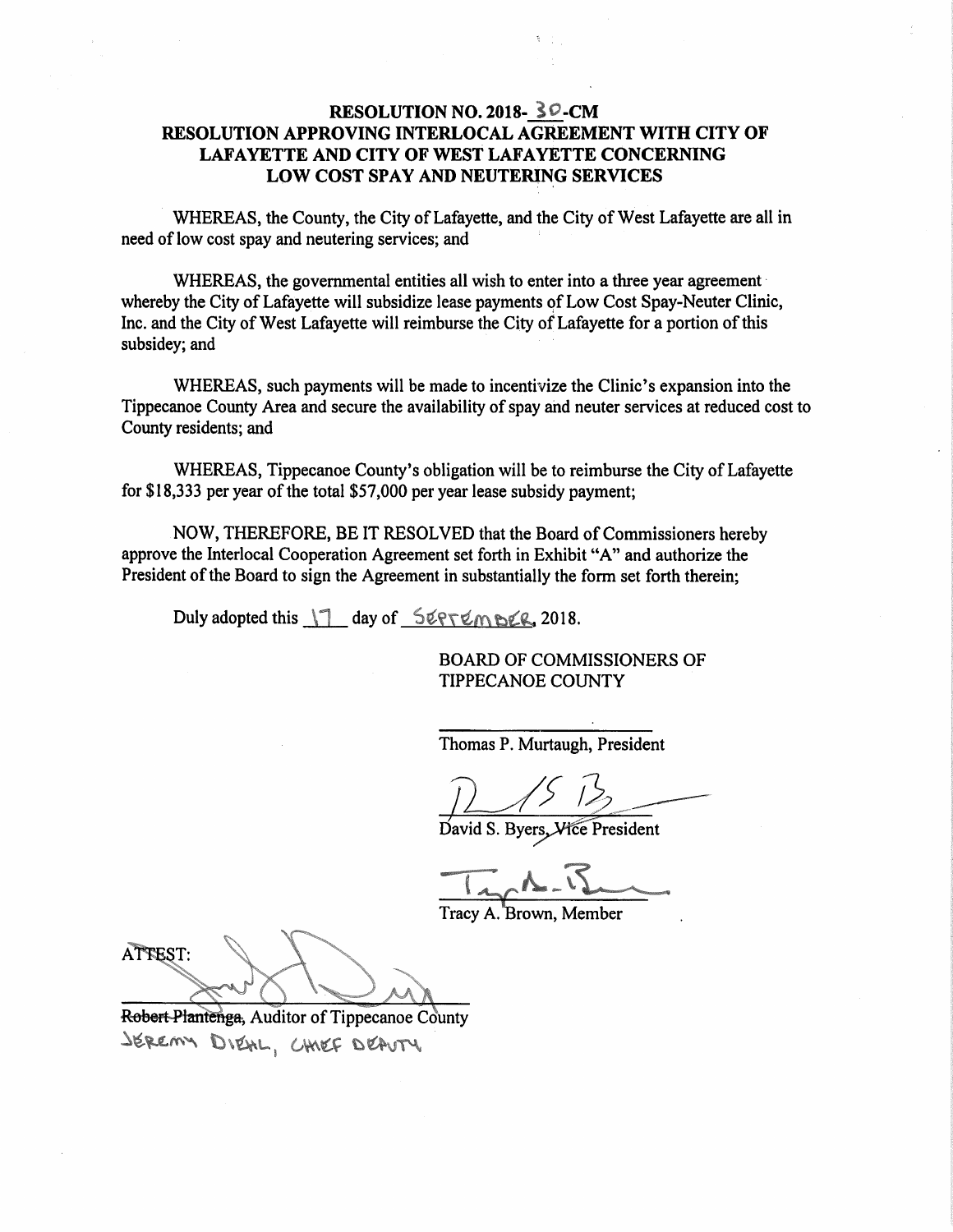### INTERLOCAL COOPERATION AGREEMENT BETWEEN THE CITY OF LAFAYETTE AND .THE CITY OF WEST LAFAYETTE AND THE COUNTY OF TIPPECANOE CONCERNING THE LOW COST SPAY-NEUTER CLINIC, INC.

This Interlocal Cooperation Agreement is made this day of \_\_\_\_\_\_\_\_\_\_\_\_\_, 2018 by and between the City of Lafayette, Indiana ("Lafayette"), the City of West Lafayette, Indiana ("West Lafayette"), and the County of Tippecanoe, Indiana (the "County") concerning the Low Cost Spay-Neuter Clinic, Inc (the "Clinic").

WHEREAS, the Clinic is <sup>a</sup> registered Indiana non-profit domestic corporation;

WHEREAS, the Clinic provides low cost spay and neuter services of cats and dogs in Noblesville and Brownsburg

WHEREAS, throughout the years, low cost spay and neuter services within Lafayette, West Lafayette, and the County have been provided by <sup>a</sup> combination of volunteers and organizations including, but not limited to, Crystal Creek Kennels, North Central Indiana Spay & Neuter, All Pets Animal Hospital, Wildcat Valley Animal Clinic, Wea Animal Hospital, and Low Cost Spay-Neuter Clinic, Inc in Brownsburg;

WHEREAS, these entities are not currently sufficient to meet the spay and neuter demands in Lafayette, West Lafayette, and the County;

WHEREAS, these entities' ability to meet spay and neuter demands in Lafayette, West Lafayette, and the County will be even further constrained due to impending retirements;

WHEREAS, spay and neuter services are integral components of controlling dog and cat populations in Lafayette, West Lafayette, and the County;

WHEREAS, the dog and cat population in Lafayette, West Lafayette, and the County cannot be effectively controlled by euthanasia and adoption alone;

WHEREAS, many local animal shelters, local animal rescues, and local pet owners are unable to afford conventional veterinarian prices for spay and neuter services;

'WHEREAS, without adequate low cost spay and neuter options, Lafayette, West Lafayette, and the County will be less able to contend With the local dog and cat population;

WHEREAS, the Clinic wishes to expand into the Lafayette, West Lafayette, and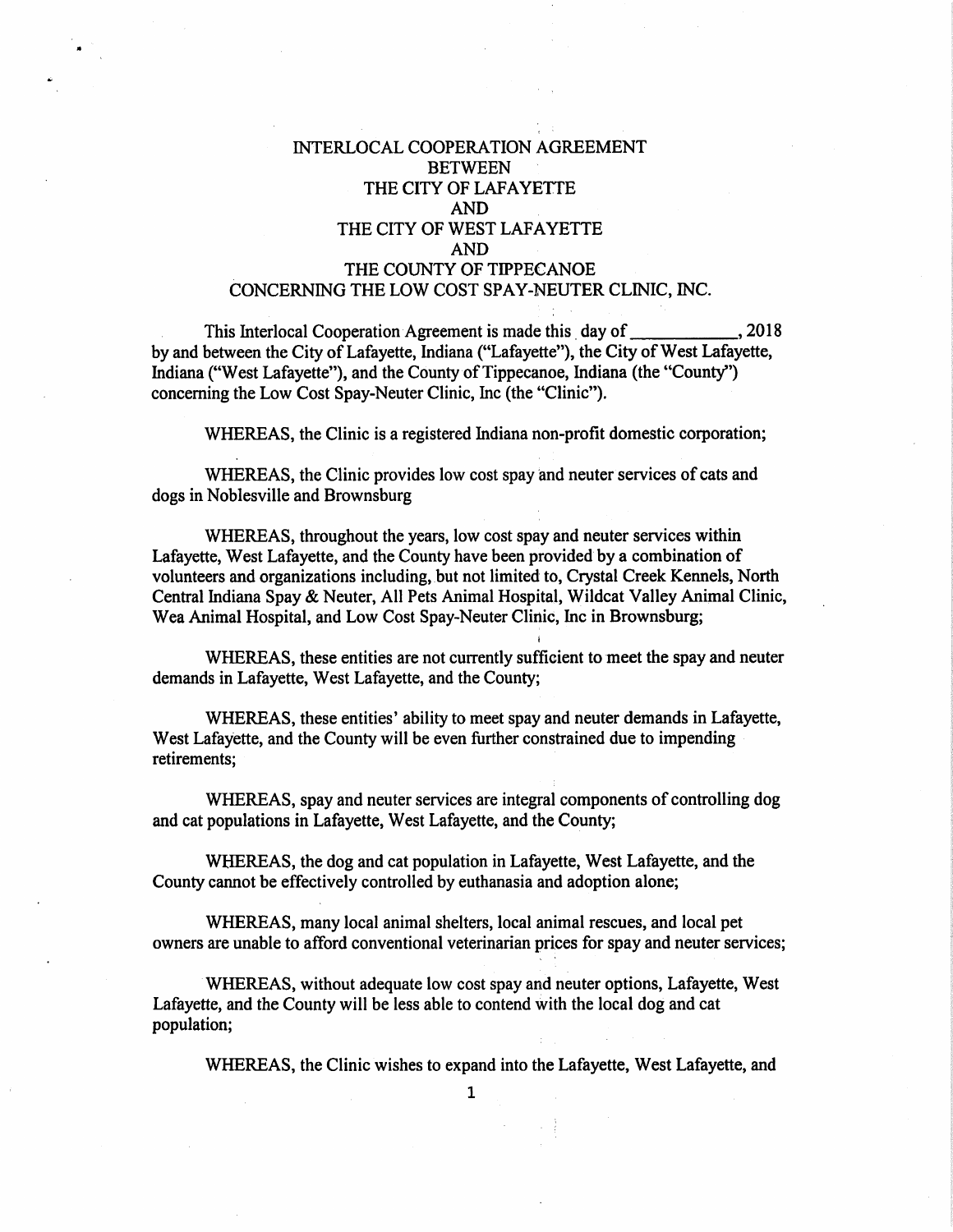#### County community;

WHEREAS, Lafayette, West Lafayette; and the County wish to temporarily subsidize <sup>a</sup> portion of the Clinic's lease payments in order to incentivize their expansion into the Lafayette, West Lafayette, and County community;

WHEREAS, Lafayette, West Lafayette, and the County acknowledge that all three parties and the public at large will benefit by entering into this Interlocal Cooperation Agreement;

WHEREAS, the Interlocal Cooperation Act defined by Indiana Code § 36-1-7-1 et seq. is applicable to the parties and is intended by the parties to result in a binding agreement as defined in such statute and as further outlined herein;

WHEREAS, Lafayette, West Lafayette, and the County are political subdivisions which have the power and authority to enter into this Interlocal Cooperation Agreement; and <sup>~</sup> '

WHEREAS, <sup>a</sup> longstanding and productive history of cooperation between Lafayette, West Lafayette, and the County has resulted in many areas of cooperative projects and activities to date, which will be memorialized, extended, and further clarified by this Interlocal Cooperation Agreement.

### NOW THEREFORE IT IS AGREED AS FOLLOWS:

1. Incorporation of Recitals. The recitals above are made part of this Interlocal Cooperation Agreement.

2. Purpose. The purpose of this Interlocal Cooperation Agreement is for Lafayette, West Lafayette, and the County to jointly subsidize <sup>a</sup> portion of the Clinic's monthly rental payments for a period of three (3) years in order to provide the community with low cost spay and neuter services and to control cat and dog populations in the area.

There is a benefit to the public for Lafayette, West Lafayette, and the County to subsidize <sup>a</sup> portion of the Clinic's monthly rental payments as this Interlocal Cooperation Agreement will provide for the health and safety of the community by preventing the overpopulation of cats and dogs.

3. Duration. The duration of this Interlocal Cooperation Agreement shall be for <sup>a</sup> period of three (3) years beginning upon the date of approva<sup>l</sup> by the fiscal bodies of Lafayette, West Lafayette, and the County and the execution hereof by the appropriate officials of the Parties. .

4. Financing. The property to be leased by the Clinic and partially subsidized by Lafayette, West Lafayette, and the County, is located at <sup>3667</sup> Braddock Drive Lafayette, Indiana (the "Leased Premises"). Rental costs for the Leased Premises are

2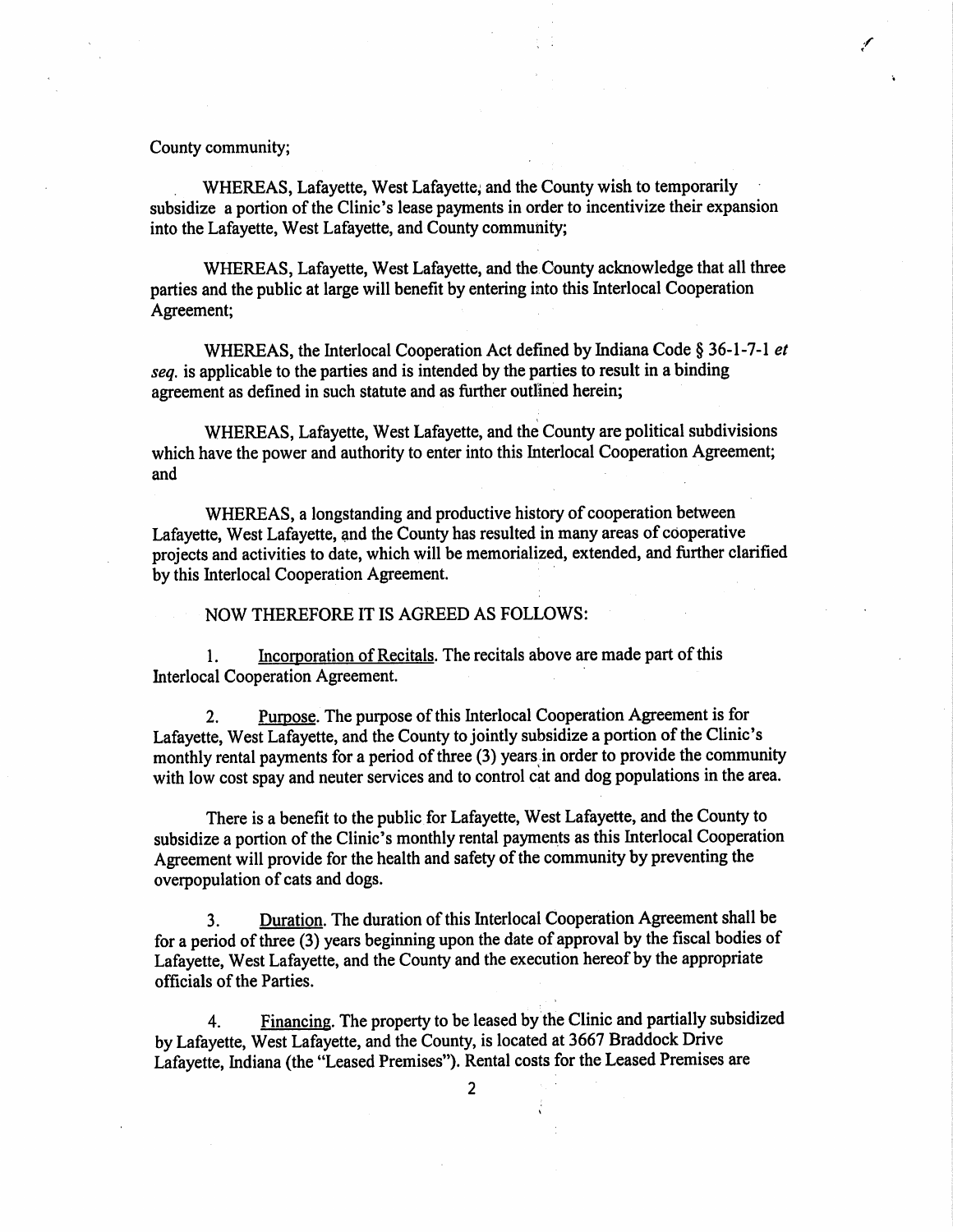Fifty-Nine Thousand Dollars (\$59,000.00) in the first year, Sixty-one Thousand Dollars (\$61,000.00) in the second year, Sixty-Two Thousand Eight Hundred Thirty—Two  $($ \$62,832.00) in the third year. A true and accurate copy of the Lease Agreement is attached as Exhibit "A."

Lafayette, West Lafayette, and the County shali partially subsidize the Clinic's rental expenses in the amount of Fifty-Seven Thousand Dollars (\$57,000.00) per year for <sup>a</sup> period not to exceed Three (3) years ("Subsidy Payment").

Lafayette shall be designated as the lead political subdivision and shall, for a period not to exceed three (3) years, be responsible for paying directly for or reimbursing the Clinic for the Subsidy Payment associated with the Leased Premises. The Subsidy Payment for the Leased Premises shall be made by Lafayette in a timely fashion and as arranged between Lafayette, the Clinic, and the owner of the Leased Premises, if necessary.

West Lafayette and the County shall be responsible for reimbursing Lafayette for their respective portions of the Subsidy Payment associated with the Leased Premises. It is agreed that the Subsidy Payment shall be shared by Lafayette, West Lafayette and the County as follows:

| Lafayette      | \$29,000.00/year |  |
|----------------|------------------|--|
| West Lafayette | \$9,667.00/year  |  |
| County         | \$18,333.00/year |  |

All'other expenses of the Clinic are excluded from this Interlocal Cooperation Agreement and shall be borne by the Clinic. ,

West Lafayette and the County shall reimburse Lafayette their respective portions of the Subsidy Payment in equal monthly installments.

5. Joint Board. The Joint Board to administer this Interlocal Cooperation Agreement shall be composed of one representative selected by the Mayor of Lafayette, one representative selected by the Mayor of West Lafayette, and one representative selected by the County Board of Commissioners, and shall have all powers reasonably necessary to carry out the purpose of this Interlocal Cooperation Agreement. '

All actions by the Joint Board will be determined by <sup>a</sup> majority of the members. The Joint Board will hold regular meetings as determined by the Joint Board and will organize itself and its activities as reasonably necessary to conduct the Joint Board business. The Joint Board may be governed by Bylaws, which the Joint Board shall have the authority to adopt and amend from time to time in a manner that is not inconsistent with this Interlocal Cooperation Agreement.

The Joint Board's purpose is to: (1) administer lease payments from Lafayette to or on behalf of the Clinic for the Leased Premises; and (2) to administer payments from

3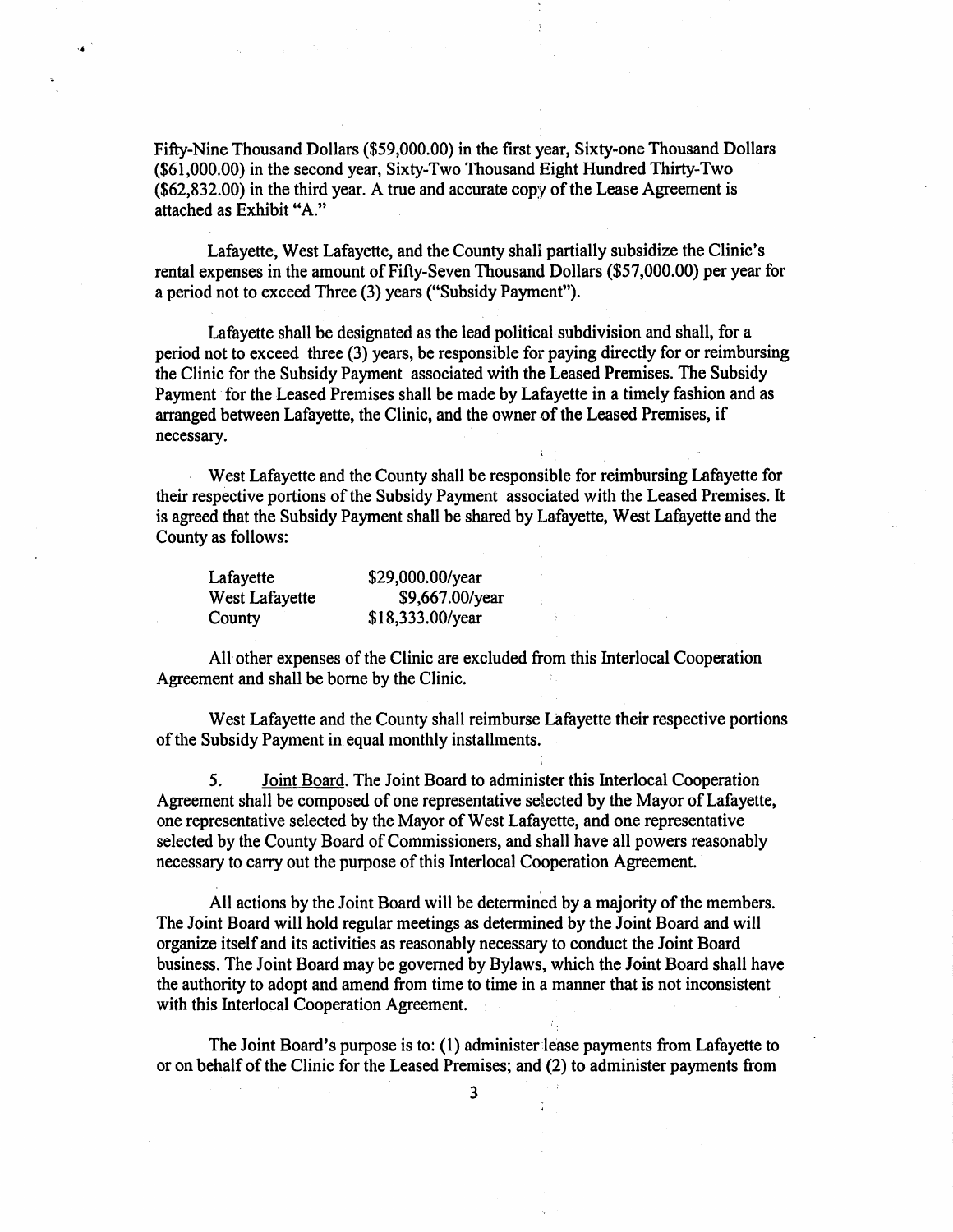West Lafayette and the County to Lafayette to cover their pro rata share of the rental payments.

Lafayette, West Lafayette, and the County hereby delegate to and vest in the Joint Board the powers and duties necessary, useful and appropriate to: (1) accomplish the foregoing purposes; (2) make recommendations as are determined by the Joint Board to be reasonably necessary to accomplish the foregoing purposes; (3) address items of concern raised by any member of the Joint Board with respect to the interpretation or implementation of this Interlocal C00peration Agreement; and (4) further cooperative efforts between Lafayette, West Lafayette, and the County in areas of mutual Concern, common interest, or shared responsibility related to the purpose of this Interlocal Cooperation Agreement.

6. Duration. The duration of this Interlocal Cooperation Agreement shall be for a period of three (3) years. Any termination or extension will be as agreed in writing between the parties. To the extent necessary, the Joint Board will make recommendation for any financing, staffing, or budgeting which might arise hereafter.

7. Effectiveness. This Interlocal Cooperation Agreement will be effective upon approval by the appropriate bodies of Lafayette, West Lafayette, and the County and upon recording with the Tippecanoe County Recorder.

8. Governing Law. This Interlocal Cooperation Agreement will be construed using the laws of the State of Indiana.

Agreed the first date written above.

City of West Lafayette ... City of Lafayette

By: I <sup>r</sup> d ' By: ' John Dennis, Mayor , Tony Roswarski, Mayor

Clerk-Treasurer . A Clerk

Attest: Attest:

**Tippecanoe County** 

4